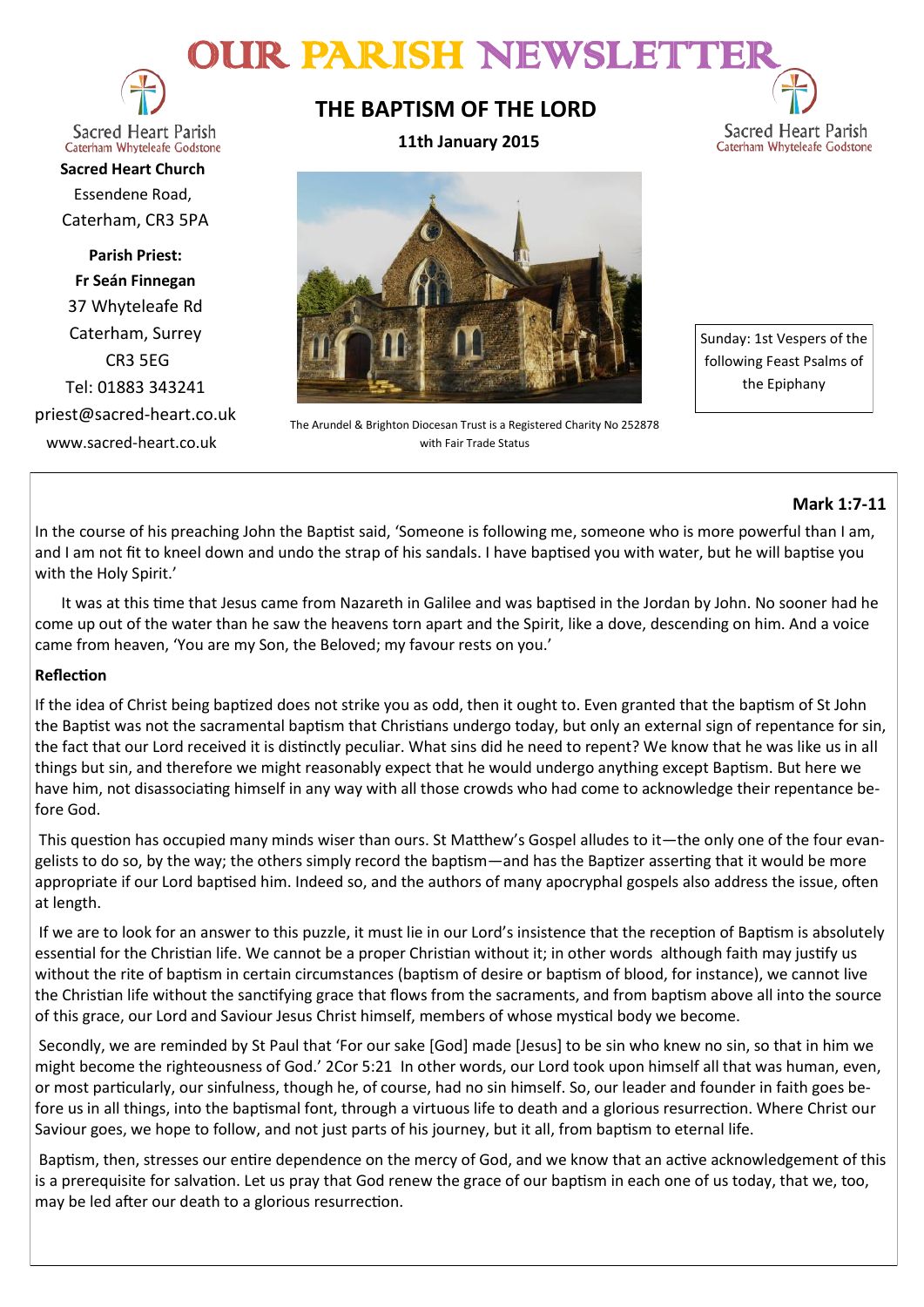Today we will have the annual White Flower Appeal for the Society for the Protection of the Unborn Child will take place

What a wonderful start to the New Year for the January winners of the Double C Club

> £70 Ros Walker £50 Phil Taylor £30 Pat Magnus

If anyone would like to join, membership is £24 per year which can be paid annually, half yearly, quarterly or monthly please give me a ring and maybe your name will be in the newsletter as a winner. Sue 01883 346399

#### **New Years's Lunch**

Parish elders are invited to attend a New Year's Celebration Lunch on Saturday 17th January at 1pm in the Centenary Hall. For enquiries please contact Karen Rattigan on 07775 996012

#### *Redshirts 2015*

Calling all students in school years 10 or 11 (or equivalent age). Would you like to spend 10 days next summer in the south of France? Would you like to meet other young people from around the diocese? Would you like to deep-

en your faith and understanding of God in your life? Would you like to make a difference in other peoples lives? Would you like to have a pilgrimage experience of Faith, Fun, Friendship....and Food? If you have said yes to any of the above then being a Redshirt in 2015 could be just the thing for YOU! Dates are Wednesday 29th July to Friday 7th August.

For successful applicants there will be two gatherings before the pilgrimage to get to know each other and to find out more about The Redshirts on Pilgrimage. If you are interested please email ray mooney (Redshirt Coordinator) [abredshirts@gmail.com.](mailto:abredshirts@gmail.com?subject=Redshirts%202015) Further information can be found on [www.ablourdes.org'](http://x4io.mjt.lu/link/x4io/vg9ksx0/18/gcddpon702wDinbH1cv78A/aHR0cDovL3d3dy5hYmxvdXJkZXMub3JnLw)

#### *Festival 50 Pilgrimage*

This is being planned as a one off massive pilgrimage starting at Arundel Cathedral to arrive at the Amex for the 50th celebrations of the Diocese on Sunday 5th of July 2015. We would welcome every parish, school and organisation possible to make and bring a banner that represents them, for a pilgrim commissioning service. The banners will be blessed and then brought on pilgrimage to the Amex stadium for the 50th celebrations. For more information and booking form go to [www.dabnet.org/Festival50](http://x4io.mjt.lu/link/x4io/vg9ksx0/14/u6eDfTMjNiy07tbvqUj7Qg/aHR0cDovL3d3dy5kYWJuZXQub3JnL0Zlc3RpdmFsNTA)

### *Diocesan Festival 50 Volunteers Required*

The Diocese is looking for volunteers to help with Festival 50 in 2015. Volunteers are needed on the day and in the preparation of the Festival. Do you have any skills from Event Promotion to Music, from Face Painting to Flower Arranging that you would be happy to offer? Would you like to be a Welcomer and Host on the day? There are many jobs and all offers gratefully received. To offer email [festival50@dabnet.org](mailto:festival@dabnet.org?subject=Festival%20Volunteer) or write to Festival 50, DABCEC, 4 Southgate Drive, Crawley RH10 6RP. More information on the [Diocesan website](http://x4io.mjt.lu/link/x4io/vg9ksx0/12/ggdyWRm6fxsB3KNU2q0kEw/aHR0cDovL3d3dy5hYmRpb2Nlc2Uub3JnLnVrL2Zlc3RpdmFsNTA)

#### **PEACE SUNDAY 2015**

The Bishops of England and Wales invite us to make **18th January** a day of prayer for world peace and to reflect on the theme chosen by Pope Francis for the annual World Day of Prayer for Peace:

#### *'Slaves no more, but brothers and sisters'.*

The theme will be reflected on next weekend in the parish and there will be a retiring collection for the work of Pax Christi.

**On 17th January 2015 6pm to 7pm** you are cordially invited to a **Peace Vigil** of prayer, readings and reflection in the church – **open to all**. This is being organised by the Liturgy Group. Please join us if you can.

In recent years we have begun to recognise many new forms of slavery alongside the older ones – the child soldiers in many foreign wars, for instance, and (more shocking still) people trafficked for domestic service, for sexual exploitation and for the drugs trade hidden within our own communities. Come together to reflect Pray and Learn how we can Act to help our sisters and brothers.

#### **Christmas Friends of the Holy Land Appeal**

Archbishop Peter Smith has endorsed a request from FHL that parishes donate their crib box collections to help our Christian brothers and sisters in the Holy Land, specifically in and around Bethlehem and the Holy Family Parish in Gaza. Every penny collected is distributed by FHL to named families in the greatest need to help them with their day to day living, to supply medicines and fund operations (there is no social service in this area), to repair houses of Christian families damaged in Gaza from the recent war and to support Christian children at the parish school with a special programme to overcome the trauma of the recent conflict. For more information on the work of FHL, please visit our website www.friendsoftheholyland.org.uk

#### **Offertory Collection**

Sincere thanks for your generosity last weekend: Offertory: £856.76 (Gift Aid £352.17)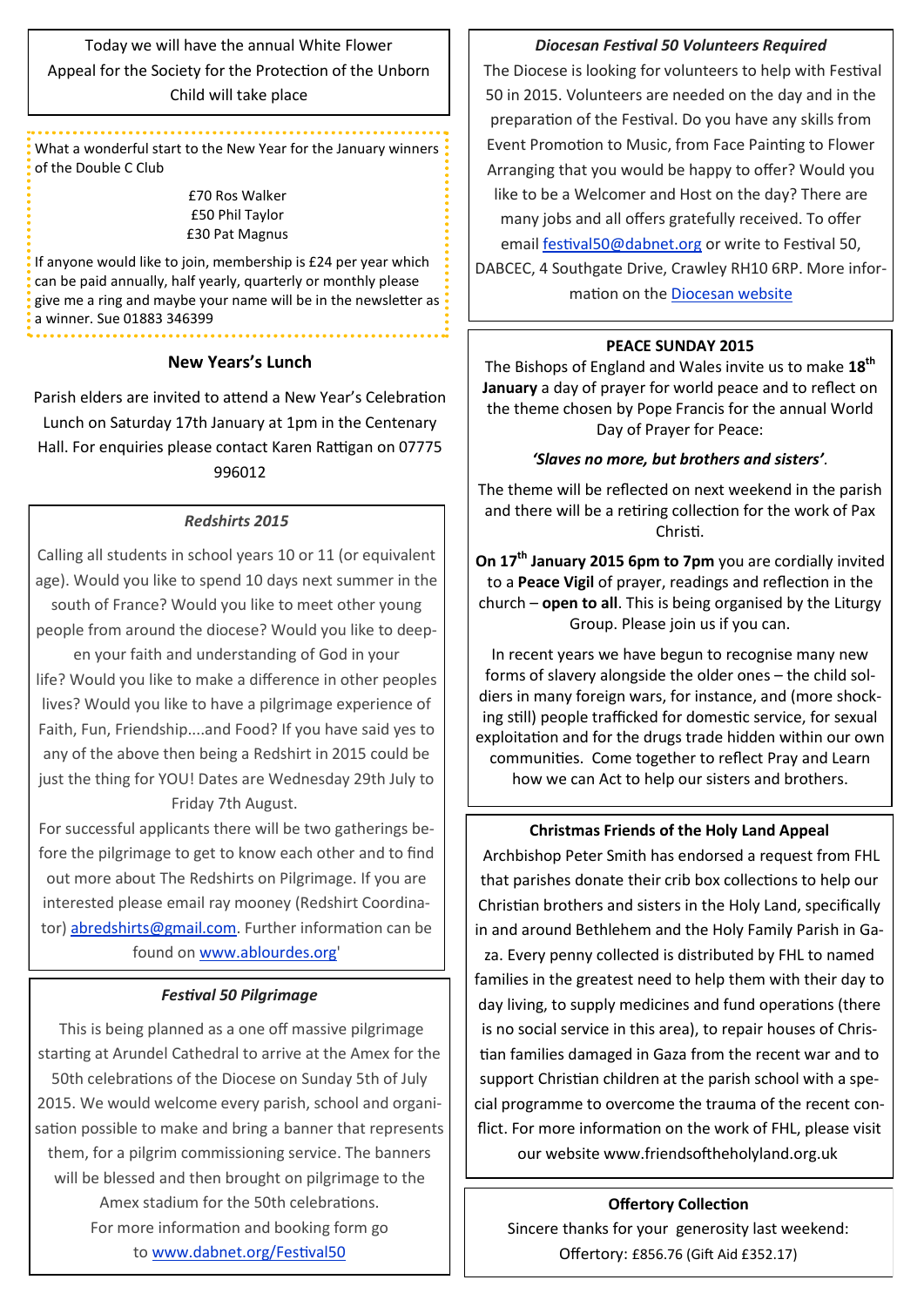## **WHAT'S ON IN THE PARISH THIS WEEK**

Sun 11th: CHILDREN'S liturgy at 9am & 10:45am Mass Teas & Coffee after Mass

Session (Cent Hall)

Wed: 8pm Journey of Faith (Sacristy)

Sat: 1pm New Year's Lunch (Cent Hall)

Mon: After Mass Teas & Coffee (Old Hall)

Tues: 9:15 - 11:15am Toddler Group (Old Hall)

9:30am First Holy Communion Children's first



**Your Prayers are requested for the following persons who are ill or housebound.** 

Pat Knight; Kathleen & John Saunders; Helen Keogh; Daisy Hill; Christopher Browne; Kit Monk; Krista Thompson; Jane Hill; Rosemary Whale; Pam Weaver; Jimmy & Bridie Mullen; Bernie Horrocks; Margaret Robertson; Heather Tordimah; Jenny Rower; Elizabeth Daley; Eileen Lattimore; Bryan Smith; Rose Knight; Oliver Farrell; Richard Richardson; Seeta Pillay; Christopher Miles; Pat McCoy; Olive Wood; John Dunlop, Elise O'Connor, Malcolm Bowen & John Gilford.

#### **Advance notice**

Caterham Churches Together joint service for the week of Christian Unity at St John's Church of England church in Caterham Valley, Sunday 25th January at 6.30pm

The next meeting of the 9am Leaven Group is at 10am following the 9am Mass TODAY. If anyone has anything they would like discussed then please talk to one of the Group Members. - Pat Magnus, Mark Ryland, Moira Brohier, Joy Cutler, Richard Williams, Valory

Williams, Rosemary Kinman, Tree Dodington, Emma Brooks or Cheryl Daly.



The funeral of Jim Horrocks will take place on Thursday 22 January at 1:30pm.

Please remember in your prayers the souls of all those who have died recently.

#### Dealing with Temptation

You are warmly invited to the first Chilworth Abbey Study Day, Dealing with Temptation: monastic insights, given by Fr John Seddon OSB, on Sat, 17th of January 2015. The day begins with Mass at 9.00 am. Three talks will divide the Day, with refreshments and lunch, concluding with Exposition of the Blessed Sacrament, and departures at 4.30 pm. Come to part, or all of the day, as it suits you. Bring a packed lunch. Tea and coffee is provided. St Augustine's Abbey, Sample Oak Lane, Chilworth, Near Guildford. GU4 8QR Online information: [www.chilworthbenedictines.com](http://www.chilworthbenedictines.com)

#### **Mass Intentions**

Please don't forget to add your Gift Aid number to your Mass Intention envelopes. Thank you.

## **A request from CAFOD**

Sun 18th: CHILDREN'S liturgy at 9am & 10:45am Mass Teas & Coffee after Mass

If you have not yet disposed of your Christmas cards, please let us have them! A small group of parishioners are planning to create special, handcrafted cards for Christmas 2015 and to donate the proceeds of the sale to the work of CAFOD. There will be a box in the church porch this weekend and the following one to receive your cards. Thank you for your support with this project.

## **First Holy Communion 2015**



Dates for your diary: 11/1/15 - Children's 1st Session 25/1/15 - Enrolment Mass

If you have any queries, please contact Anne Marie Young either via email [fhc.sacredheart@gmail.com](mailto:fhc.sacredheart@gmail.com) or by phone 07949 938984.

#### **Safeguarding**

A safeguarding rep will be in the Parish Office after both morning Masses on Sunday 18 January. Please email the team is you would like to someone to get in touch, please provide your contact details at safeguardingreps@gmail.com

#### **This Week**

Fr Seán will be away part of this week (until 16th January when he returns for 7pm Mass). During the week, instead of daily Mass, there will be Liturgy of the Word and Holy Communion, together with the other customary devotions (Exposition/Rosary). There will also not be confessions on Saturday 10th.

We warmly welcome Fr Gerard Bradley who will celebrate all of our Sunday Masses with us.